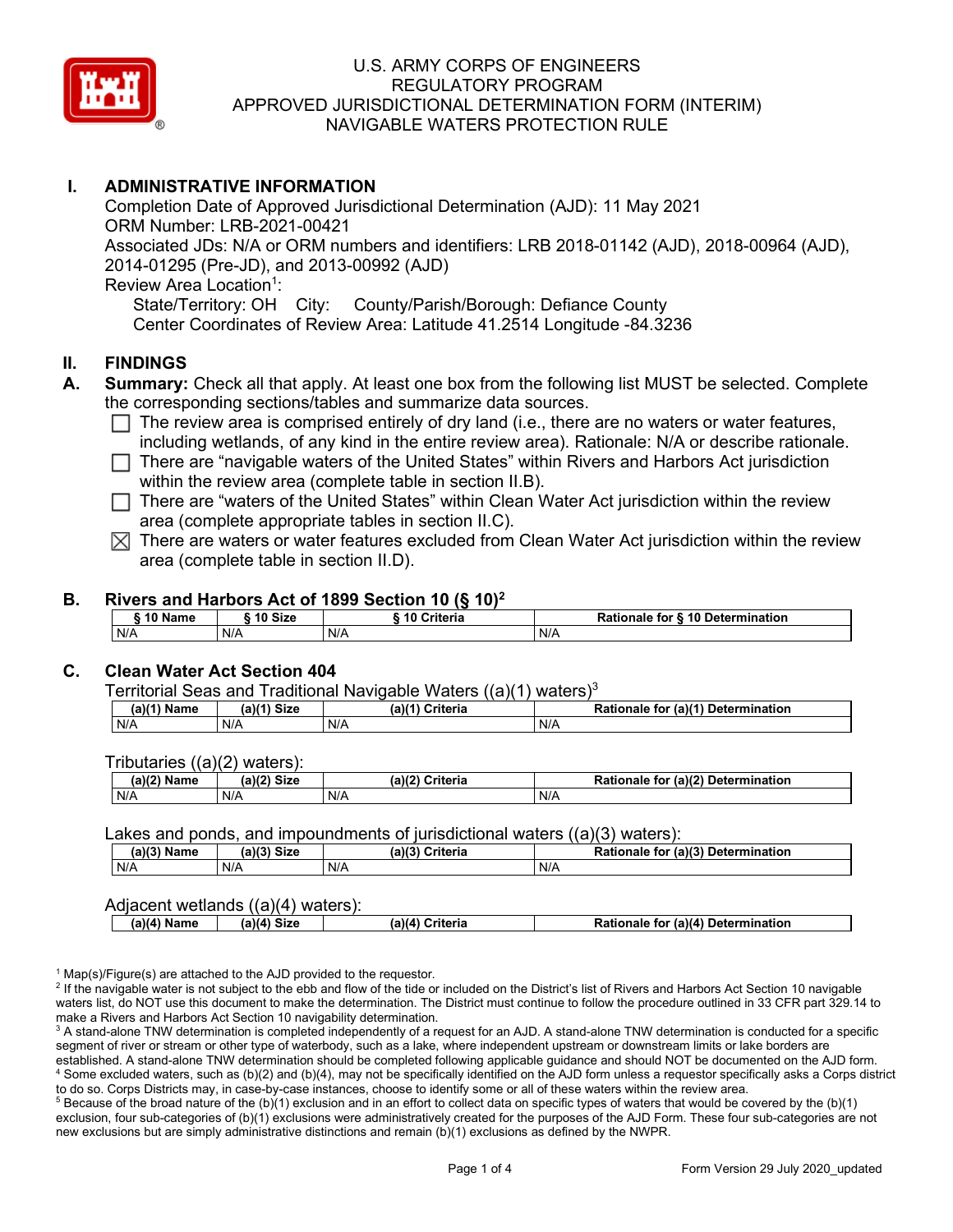

| N/A | N/A | N/A | N/A |
|-----|-----|-----|-----|

# **D. Excluded Waters or Features**

Excluded waters  $((b)(1) - (b)(12))^4$ :

| $(b)(5)$ Ditch that is not an $(a)(1)$ or<br><b>UNT</b> to Preston<br>560 feet<br>The feature was previously determined to be an<br>$(a)(2)$ water, and those portions of a<br>intermittent tributary to Preston Run upstream of this<br><b>Run</b><br>ditch constructed in an (a)(4) water<br>project location for LRB 2018-01142 (AJD), 2018-<br>00964 (AJD), 2014-01295 (Pre-JD), and 2013-00992<br>that do not satisfy the conditions of<br>(AJD). The project is a straight-line feature along the<br>(c)(1)<br>east side of Dohoney Road and is visible on aerials as<br>far back as 1959 (Historic Aerials.com). The feature<br>does not appear on USGS Maps for the Defiance East<br>(Quad) from 1959, 1959 (revised 1979) and 2019. A<br>which time an OHW could be observed and the ditch<br>became intermittent (LRB 2013-00992).<br>Based upon a review of aerials from Google Earth and<br>Explorer Connect water is not apparently visible in the<br>ditch on November 28, 2020 October 25, 2015 and<br>June 2, 2013. Water is apparent in the aerials from<br>March 14, 2021, November 19, 2019, April 17, 2016,<br>and October 27, 2011. Based upon a review of the<br>slopes (RrA) and Sloan silty clay loam, frequently<br>flooded at the downstream portion of the review area | <b>Exclusion Size</b> | Exclusion <sup>5</sup> | <b>Rationale for Exclusion Determination</b>                                                                                                                                                                                                                                                           |
|---------------------------------------------------------------------------------------------------------------------------------------------------------------------------------------------------------------------------------------------------------------------------------------------------------------------------------------------------------------------------------------------------------------------------------------------------------------------------------------------------------------------------------------------------------------------------------------------------------------------------------------------------------------------------------------------------------------------------------------------------------------------------------------------------------------------------------------------------------------------------------------------------------------------------------------------------------------------------------------------------------------------------------------------------------------------------------------------------------------------------------------------------------------------------------------------------------------------------------------------------------------------------------------------------|-----------------------|------------------------|--------------------------------------------------------------------------------------------------------------------------------------------------------------------------------------------------------------------------------------------------------------------------------------------------------|
| and The roadside ditch is not an $(a)(2)$ water as it is<br>not a natural tributary or captured stream and is does<br>not convey water from a water of the US. Based upon                                                                                                                                                                                                                                                                                                                                                                                                                                                                                                                                                                                                                                                                                                                                                                                                                                                                                                                                                                                                                                                                                                                         |                       |                        | previous JD determined approximately 200 feet north of<br>Slusser Drive a culvert enters the ditch from the west at<br>NRCS Soil Survey the area of which is the focus of this<br>JD, the soils primarily consist of Roselms loam, 0 to 3%<br>has a hydric rating of 90 which has a hydric rating of 3 |
|                                                                                                                                                                                                                                                                                                                                                                                                                                                                                                                                                                                                                                                                                                                                                                                                                                                                                                                                                                                                                                                                                                                                                                                                                                                                                                   |                       |                        |                                                                                                                                                                                                                                                                                                        |

#### **III. SUPPORTING INFORMATION**

- **A. Select/enter all resources** that were used to aid in this determination and attach data/maps to this document and/or references/citations in the administrative record, as appropriate.
	- **\_\_\_** Information submitted by, or on behalf of, the applicant/consultant: *Title(s) and date(s).* This information *(is/is not/is and is not)* sufficient for purposes of this AJD. Rationale: *N/A or describe rationale for insufficiency (including partial insufficiency).*
	- Data sheets prepared by the Corps: *Title(s) and/or date(s).*<br>**X** Photographs: *Google Earth October 25, 2015, June 2, 2011* **X** Photographs: *Google Earth October 25, 2015, June 2, 2013, and October 27, 2011; Connect Explorer March 14, 2021, November 28, 2020, November 29, 2019 and April 17, 2016 and site photographs October 30, 2013*
	- **\_\_\_** Corps Site visit(s) conducted on: *Date(s).*<br>**X** Previous Jurisdictional Determinations (A.
	- **X** Previous Jurisdictional Determinations (AJDs or PJDs): *ORM Number(s) and date(s). LRB 2018-01142, LRB 2018-00964, LRB 2014-1295 and LRB 2013-00992*

 $1$  Map(s)/Figure(s) are attached to the AJD provided to the requestor.

<sup>&</sup>lt;sup>2</sup> If the navigable water is not subject to the ebb and flow of the tide or included on the District's list of Rivers and Harbors Act Section 10 navigable waters list, do NOT use this document to make the determination. The District must continue to follow the procedure outlined in 33 CFR part 329.14 to make a Rivers and Harbors Act Section 10 navigability determination.

<sup>&</sup>lt;sup>3</sup> A stand-alone TNW determination is completed independently of a request for an AJD. A stand-alone TNW determination is conducted for a specific segment of river or stream or other type of waterbody, such as a lake, where independent upstream or downstream limits or lake borders are established. A stand-alone TNW determination should be completed following applicable guidance and should NOT be documented on the AJD form. <sup>4</sup> Some excluded waters, such as (b)(2) and (b)(4), may not be specifically identified on the AJD form unless a requestor specifically asks a Corps district to do so. Corps Districts may, in case-by-case instances, choose to identify some or all of these waters within the review area.

 $5$  Because of the broad nature of the (b)(1) exclusion and in an effort to collect data on specific types of waters that would be covered by the (b)(1) exclusion, four sub-categories of (b)(1) exclusions were administratively created for the purposes of the AJD Form. These four sub-categories are not new exclusions but are simply administrative distinctions and remain (b)(1) exclusions as defined by the NWPR.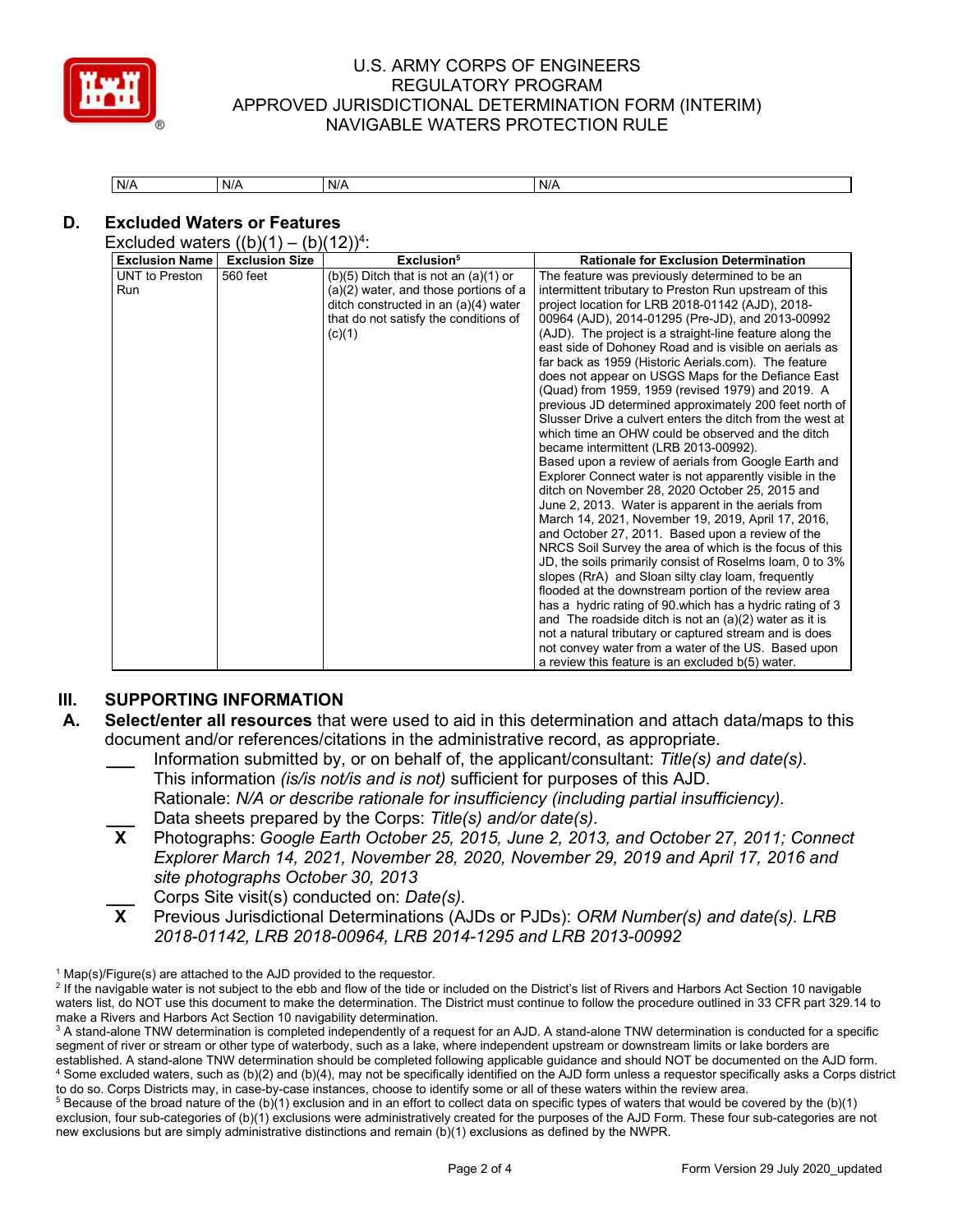

- **X** Antecedent Precipitation Tool: *provide detailed discussion in Section III.B.*
- **X** USDA NRCS Soil Survey: USDA Web Soil Survey 3 May 2021
- **X** USFWS NWI maps: *Defiance East, Ohio 3 May 2021*
- **X** USGS topographic maps: *Title(s) and/or date(s). Defiance East 1:24000 – 2019, 1959 (revised 1979) and 1959*

#### **Other data sources used to aid in this determination:**

| Data Source (select)       | Name and/or date and other relevant information |
|----------------------------|-------------------------------------------------|
| <b>USGS Sources</b>        | N/A.                                            |
| <b>USDA Sources</b>        | N/A.                                            |
| NOAA Sources               | N/A.                                            |
| <b>USACE Sources</b>       | N/A.                                            |
| State/Local/Tribal Sources | N/A.                                            |
| Other Sources              | N/A.                                            |

**B. Typical year assessment(s):** The APT evaluates normal precipitation conditions based on the three 30-day periods preceding the observation date. For each period, a weighted condition value is assigned by determining whether the 30-day precipitation total falls within, above, or below the 70th and 30th percentiles for totals from the same date range over the preceding 30 years. The APT then makes a determination of "normal," "wetter than normal," or "drier than normal" based on the condition value sum. The APT also displays results generated via the Palmer Drought Severity Index (PDSI) and the University of Delaware WebWIMP.

Inputs/Data Sources

Weather Stations: Defiance 0.9, Defiance MEM AP, Defiance and Napoleon.

| Latitude | Longitude  | Date       | <b>PDSI</b> | <b>PDSI</b> | Season | ARC   | Antecedent              | Water Observed |
|----------|------------|------------|-------------|-------------|--------|-------|-------------------------|----------------|
|          |            |            | Value       | Class       |        | Score | <b>Precip Condition</b> | in Aerials     |
| 41.2514  | $-84.3236$ | 3/14/2021  | $-2.33$     | Moderate    | Wet    | 10    | Normal                  | Yes            |
|          |            |            |             | drought     | Season |       | Conditions              |                |
| 41.2514  | $-84.3236$ | 11/28/2020 | $-1.47$     | Mild        | Wet    | 14    | Normal                  | No.            |
|          |            |            |             | drought     | Season |       | Conditions              |                |
| 41.2514  | $-84.3236$ | 11/29/2019 | 3.72        | Severe      | Wet    | 10    | Normal                  | <b>Yes</b>     |
|          |            |            |             | wetness     | Season |       | Conditions              |                |
| 41.2514  | $-84.3236$ | 4/17/2016  | 0.74        | Incipient   | Wet    | 14    | Normal                  | Yes            |
|          |            |            |             | wetness     | Season |       | Conditions              |                |
| 41.2514  | $-84.3236$ | 10/25/2015 | $-0.4$      | Normal      | Wet    | 7     | Drier than              | No             |
|          |            |            |             |             | Season |       | Normal                  |                |
|          |            | 3/2/2013   |             |             | Wet    | 17    | Wetter than             |                |
| 41.2514  | $-84.3236$ |            | 0.07        | Normal      | Season |       | Normal                  | No             |

 $1$  Map(s)/Figure(s) are attached to the AJD provided to the requestor.

<sup>2</sup> If the navigable water is not subject to the ebb and flow of the tide or included on the District's list of Rivers and Harbors Act Section 10 navigable waters list, do NOT use this document to make the determination. The District must continue to follow the procedure outlined in 33 CFR part 329.14 to make a Rivers and Harbors Act Section 10 navigability determination.

<sup>3</sup> A stand-alone TNW determination is completed independently of a request for an AJD. A stand-alone TNW determination is conducted for a specific segment of river or stream or other type of waterbody, such as a lake, where independent upstream or downstream limits or lake borders are established. A stand-alone TNW determination should be completed following applicable guidance and should NOT be documented on the AJD form. <sup>4</sup> Some excluded waters, such as (b)(2) and (b)(4), may not be specifically identified on the AJD form unless a requestor specifically asks a Corps district to do so. Corps Districts may, in case-by-case instances, choose to identify some or all of these waters within the review area.

 $5$  Because of the broad nature of the (b)(1) exclusion and in an effort to collect data on specific types of waters that would be covered by the (b)(1) exclusion, four sub-categories of (b)(1) exclusions were administratively created for the purposes of the AJD Form. These four sub-categories are not new exclusions but are simply administrative distinctions and remain (b)(1) exclusions as defined by the NWPR.